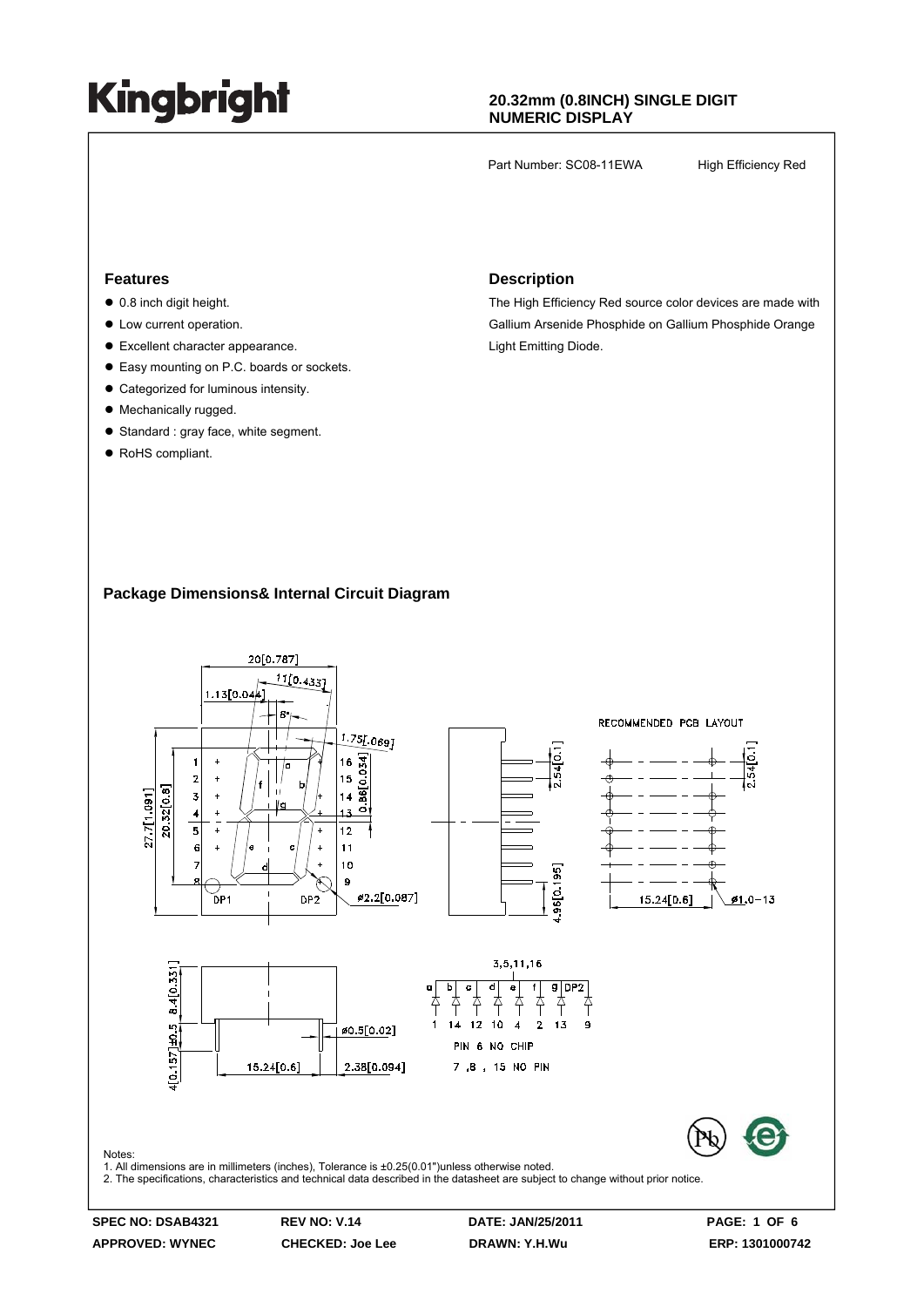| <b>Selection Guide</b> |                                 |                |                        |      |                                            |  |  |  |  |
|------------------------|---------------------------------|----------------|------------------------|------|--------------------------------------------|--|--|--|--|
| Part No.               | <b>Dice</b>                     | Lens Type      | Iv (ucd) [1]<br>@ 10mA |      | <b>Description</b>                         |  |  |  |  |
|                        |                                 |                | Min.                   | Typ. |                                            |  |  |  |  |
| SC08-11EWA             | High Efficiency Red (GaAsP/GaP) | White Diffused | 3600                   | 8000 | Common Cathode, Rt.<br><b>Hand Decimal</b> |  |  |  |  |

Note:

1. Luminous intensity/ luminous Flux: +/-15%.

#### **Electrical / Optical Characteristics at TA=25°C**

| Symbol              | <b>Parameter</b>         | <b>Device</b>       | Typ. | Max. | <b>Units</b> | <b>Test Conditions</b> |
|---------------------|--------------------------|---------------------|------|------|--------------|------------------------|
| λpeak               | Peak Wavelength          | High Efficiency Red | 627  |      | nm           | $IF=20mA$              |
| <b>AD [1]</b>       | Dominant Wavelength      | High Efficiency Red | 625  |      | nm           | $IF=20mA$              |
| $\Delta\lambda$ 1/2 | Spectral Line Half-width | High Efficiency Red | 45   |      | nm           | $I = 20mA$             |
| С                   | Capacitance              | High Efficiency Red | 15   |      | pF           | $V_F = 0V$ : f = 1MHz  |
| VF [2]              | <b>Forward Voltage</b>   | High Efficiency Red | 2.0  | 2.5  | ν            | $IF=20mA$              |
| <b>IR</b>           | Reverse Current          | High Efficiency Red |      | 10   | uA           | $V_R = 5V$             |

Notes:

1.Wavelength: +/-1nm.

2. Forward Voltage: +/-0.1V.

### **Absolute Maximum Ratings at TA=25°C**

| <b>Parameter</b>                       | <b>High Efficiency Red</b>           | <b>Units</b> |  |  |
|----------------------------------------|--------------------------------------|--------------|--|--|
| Power dissipation                      | 75                                   | mW           |  |  |
| DC Forward Current                     | 30                                   | mA           |  |  |
| Peak Forward Current [1]               | 160                                  | mA           |  |  |
| Reverse Voltage                        | 5                                    |              |  |  |
| Operating / Storage Temperature        | -40 $^{\circ}$ C To +85 $^{\circ}$ C |              |  |  |
| Lead Solder Temperature <sup>[2]</sup> | 260°C For 3-5 Seconds                |              |  |  |

Notes:

1. 1/10 Duty Cycle, 0.1ms Pulse Width.

2. 2mm below package base.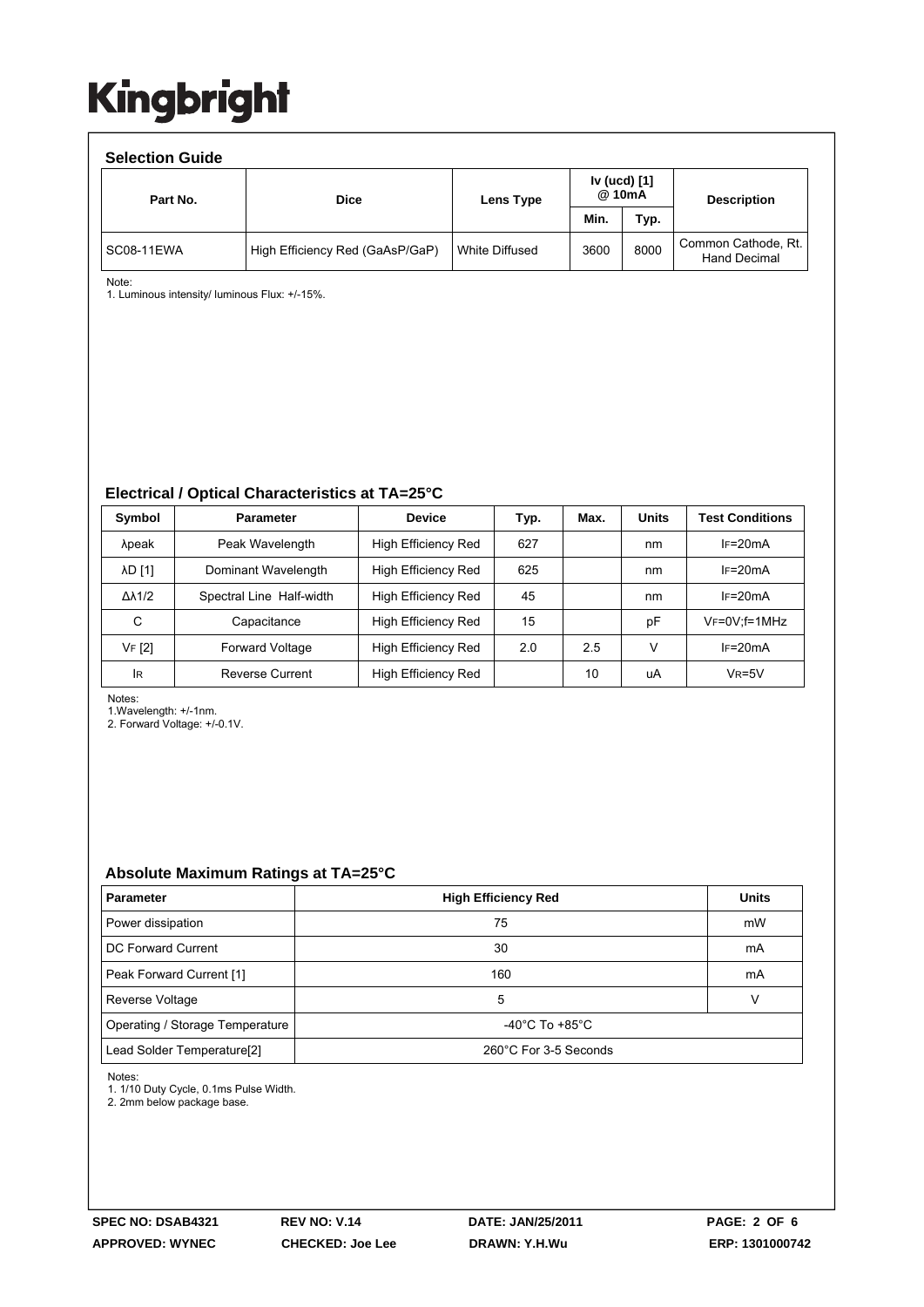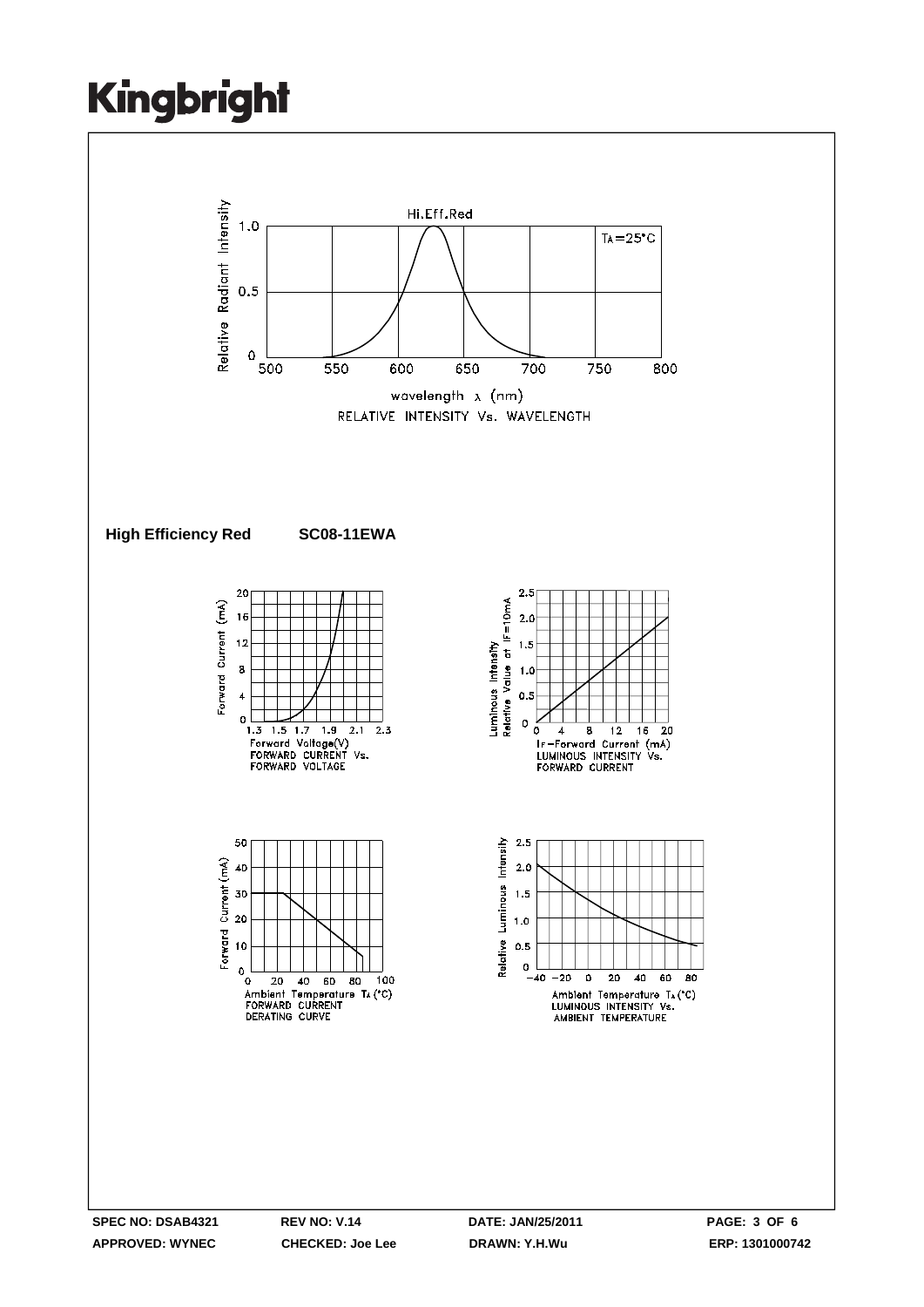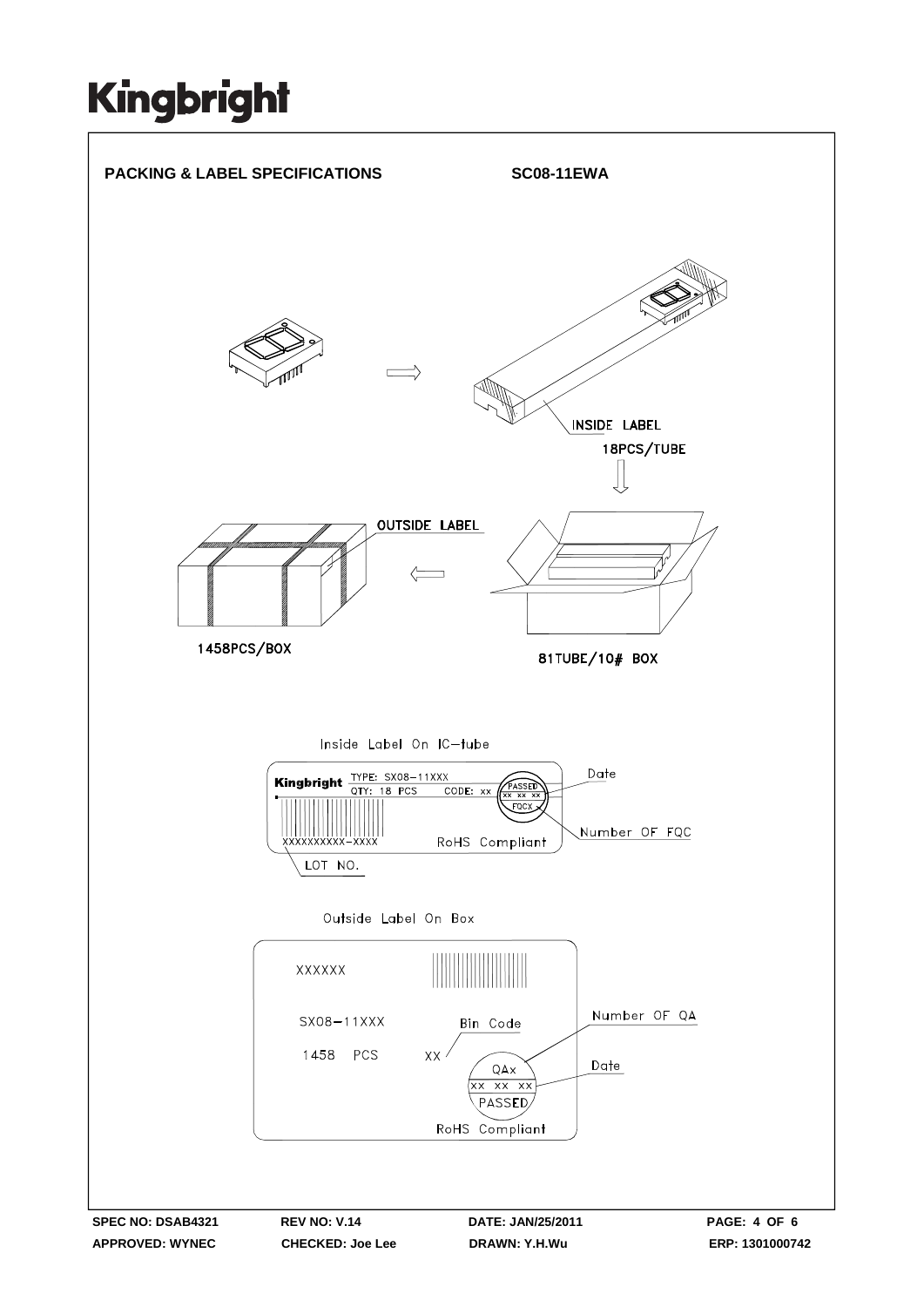